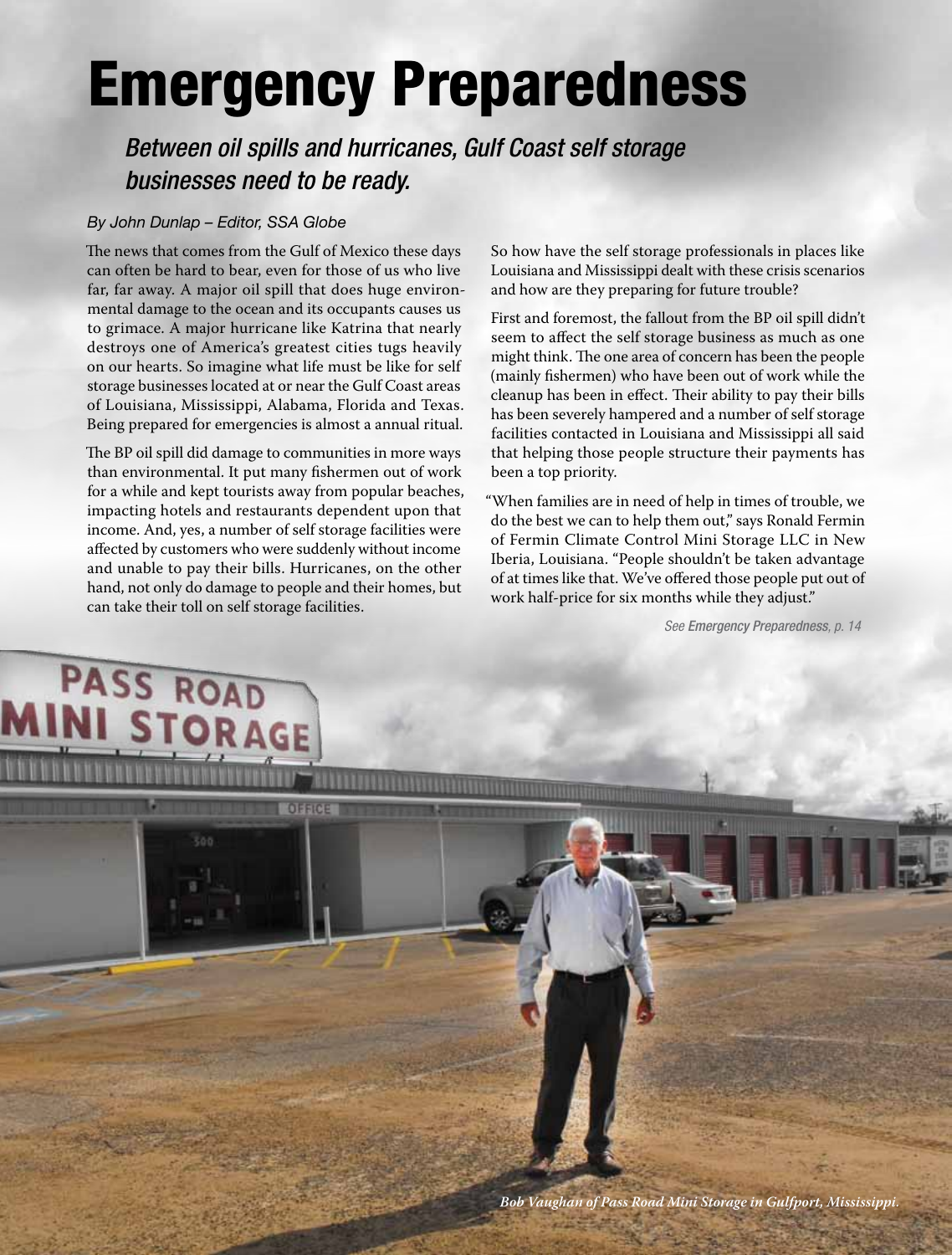## eypad of Its Kind **3200i Integrated Keypad**



SENTINEL

32001

6

### *Smart Keypad Technology allows access control while the computer is off.*

- Now MORE property management integration is possible using our latest access system
- NEW 8 line graphical display
- Display tenant information in your keypad response
- Customize keypad messages on a tenant-by-tenant basis
- Unique keypad responses on entrance & exit keypads
- Red backlit metal keys
- Incorporate your property managers' tenant information to create unique keypad phrases
- Pinhole camera & intercom included
- Configurable gate access hours, which include special weekend & holiday hours
- Real-time/on-screen gate activity display
- Extensive gate activity reporting
- Configurable access levels for restricting access to unauthorized areas & buildings
- Multiple passcodes per unit



**1-800-456-9955 1620 Kipling Street, Lakewood, CO 80215 USA www.SentinelSystems.com**